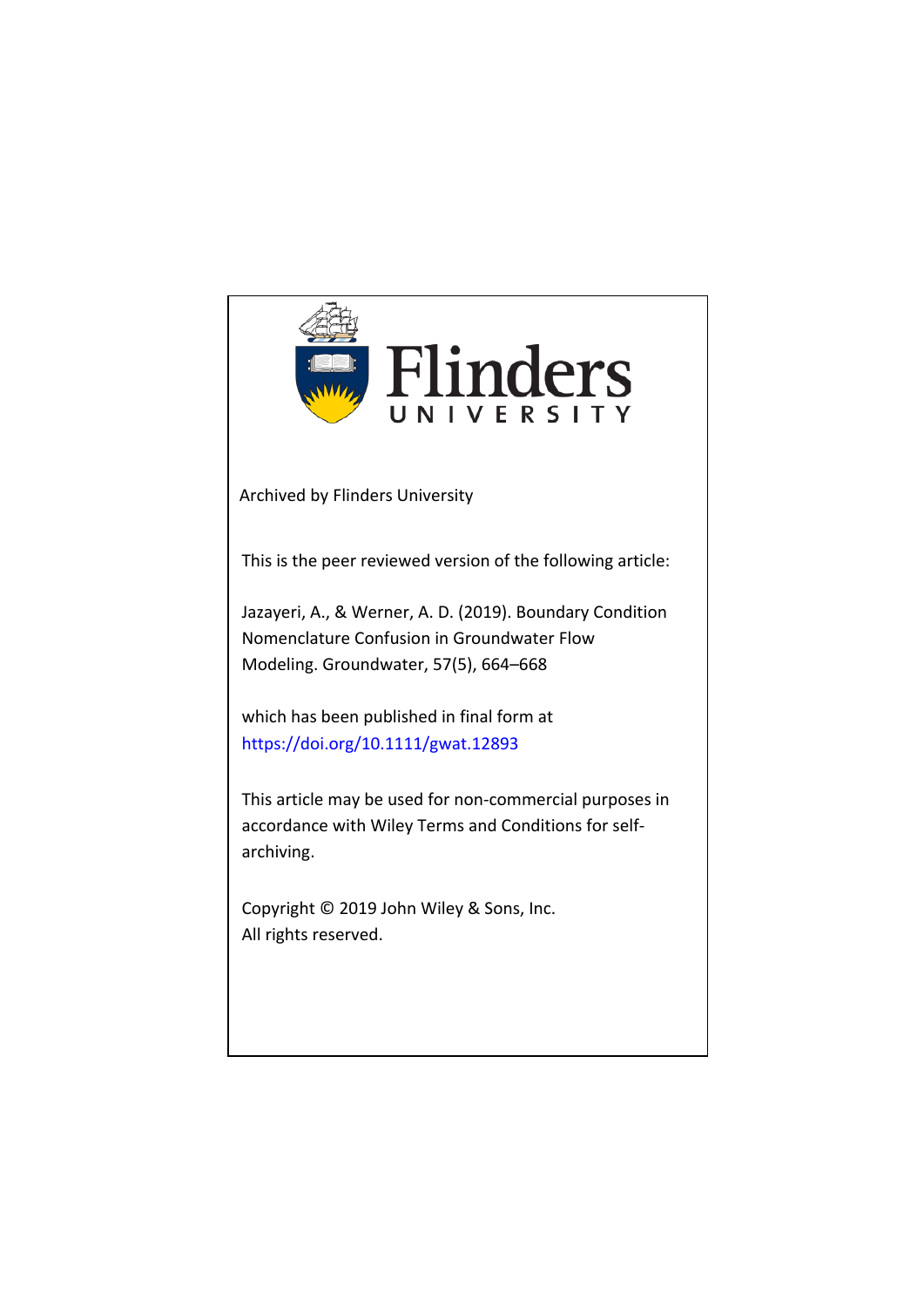Technical Commentary

# **Boundary condition nomenclature confusion in groundwater flow modelling**

## Amir Jazayeri<sup>1,2</sup>, Adrian D. Werner<sup>1,2\*</sup>

<sup>1</sup>National Centre for Groundwater Research and Training, Flinders University, GPO Box 2100, Adelaide, SA 5001, Australia. <sup>2</sup>College of Science and Engineering, Flinders University, GPO Box 2100, Adelaide, SA 5001, Australia.

\*Corresponding author

Email addresses:

Amir Jazayeri: [amir.jazayeri@flinders.edu.au](mailto:amir.jazayeri@flinders.edu.au)

Adrian D. Werner: [adrian.werner@flinders.edu.au](mailto:adrian.werner@flinders.edu.au)

**Conflict of interest:** None.

**Keywords:** Groundwater modelling; Boundary conditions; Robin; Cauchy; Mixed.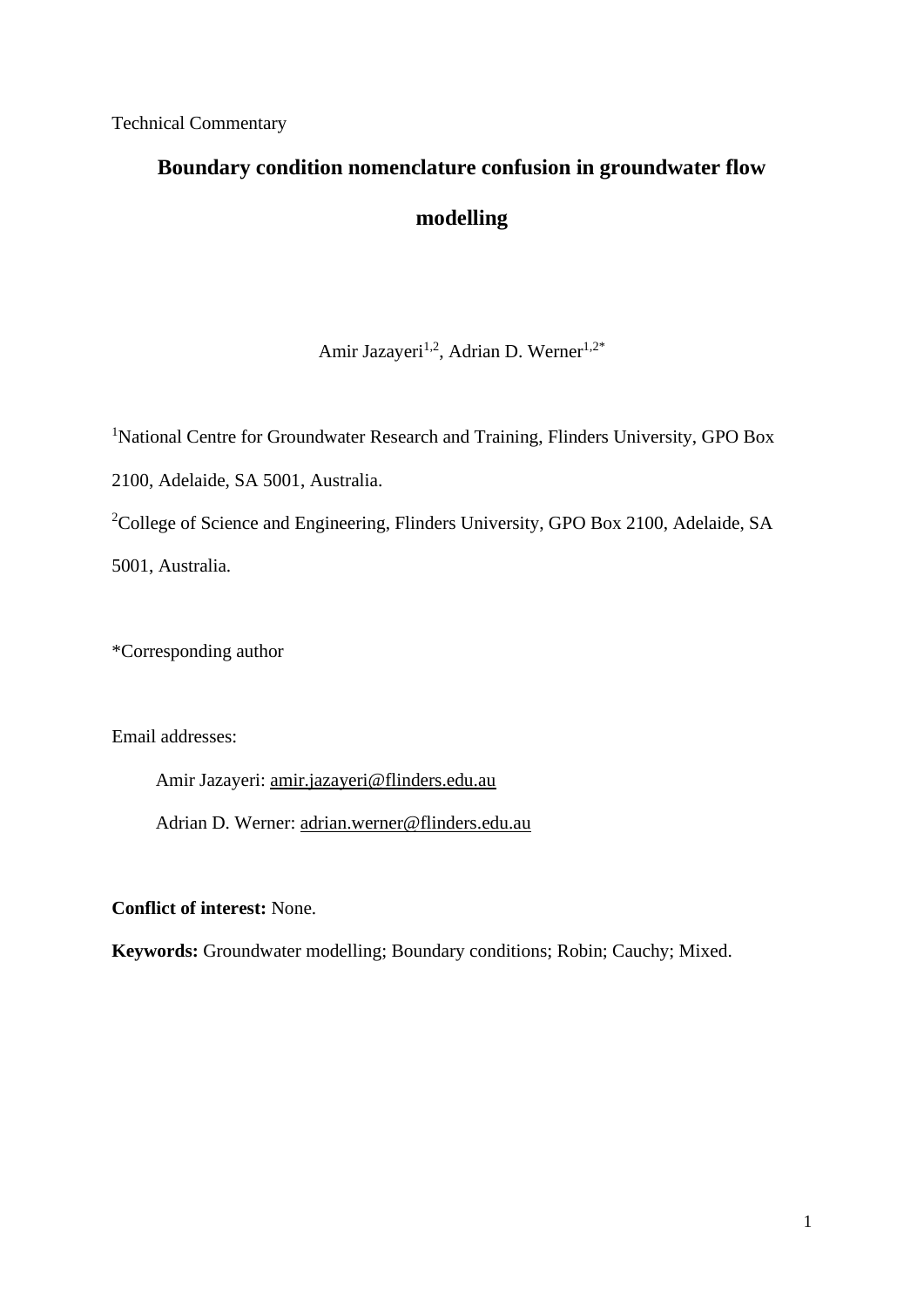To solve the partial differential equations of groundwater flow, the information about head (*h*) and/or head gradient (∇*h*) must be specified along the boundaries of a model domain. The descriptors of different boundary condition (BC) types are drawn from founding 4 mathematicians mainly of the  $19<sup>th</sup>$  century (Cheng and Cheng 2005). Mathematically, there are five different BC types, including: Dirichlet (Type 1), Neumann (Type 2), Robin (Type 3), Cauchy and Mixed (Liu 2018). These names are sometimes used in communicating the BCs of groundwater flow models, and therefore, correct association between nomenclature and the mathematical form of BCs is important for properly communicating model characteristics.

 The distinction between different BC types is consistent across mathematical literature (e.g., Weisstein 2019). However, there appears to be inconsistencies in the naming of BCs of groundwater flow models, as we demonstrate later in this article. To address this issue, we firstly provide BC definitions in general mathematical forms, as given below. General BC formulae are then translated into standard groundwater flow BCs through, for example, application of Darcy's Law and using conceptualizations commonly adopted in defining BCs for groundwater problems.

#### *Dirichlet (Type 1) BC:*

20 The Dirichlet BC derives from the Dirichlet problem, which refers to a boundary problem of 21 closed region  $\Omega$ , with boundary  $\Gamma$ , where the BC is defined by (Cheng and Cheng 2005):

$$
\phi = f(\mathbf{x}); \quad \mathbf{x} \in \Gamma \tag{1}
$$

23 Here,  $\phi$  is the dependent variable,  $f(\mathbf{x})$  is specified as a continuous function, and **x** represents temporal and spatial dimensions.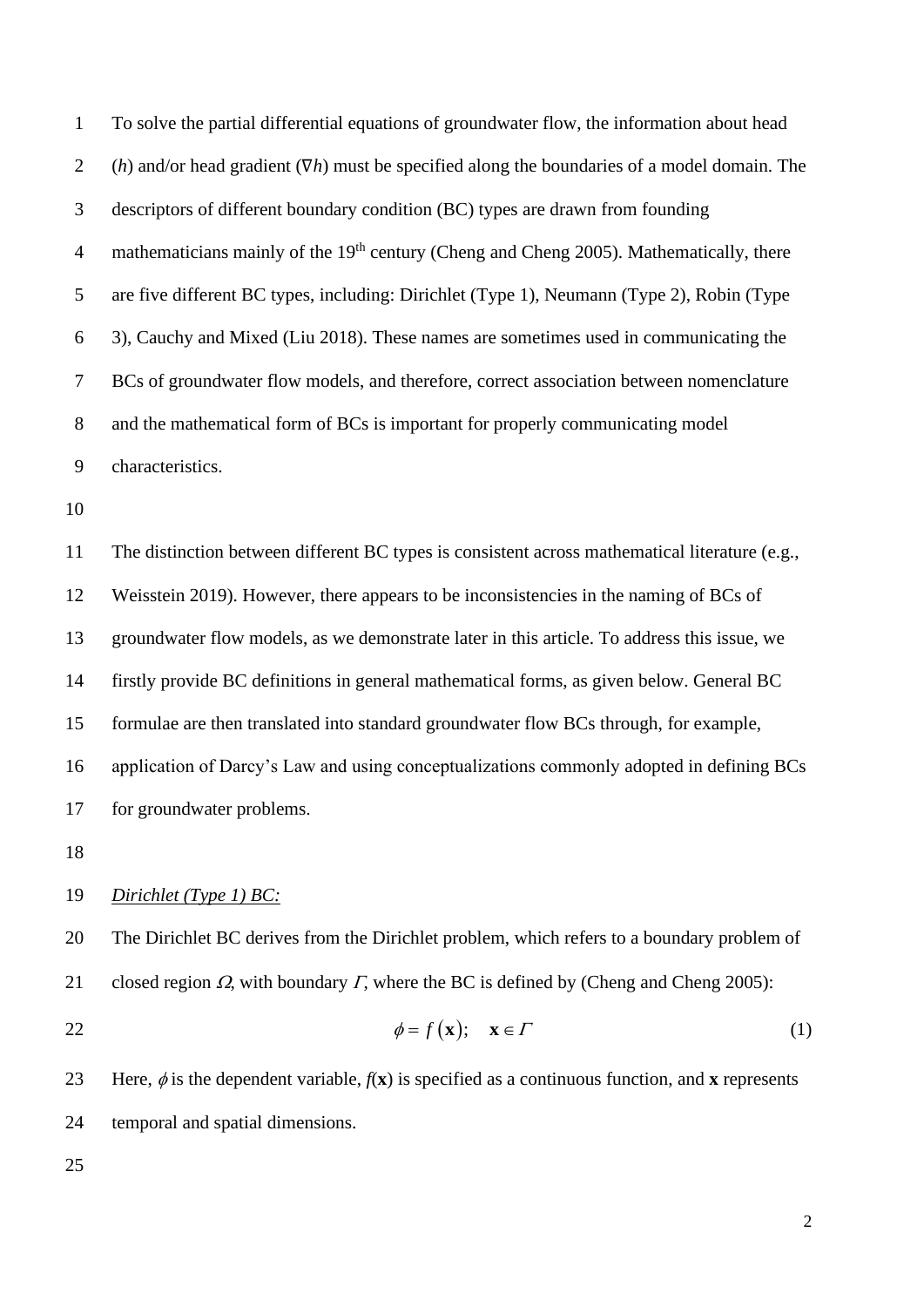In groundwater applications of the Dirichlet BC, the hydraulic head (or in some cases the pressure head), *h* [L], is specified. The term "specified-head condition" is used where *h* is described as a function of space and/or time, whereas *h* values that are constant (or piecewise constant) in time and space are referred to as "constant-head conditions" (Franke et al. 1987). Thus, the Dirichlet BC applied to groundwater flow problems can be written as.

31 
$$
h = \begin{cases} h_0 & \text{Constant-head boundary} \\ f(\mathbf{x}) & \text{Specificed-head boundary} \end{cases}
$$
 (2)

32 where  $h_0$  is a constant.

33

 Dirichlet BCs most commonly represent the influence of surface water bodies within groundwater models, for situations where the head imposed on the groundwater system can be assumed independent of subsurface flow variations. This requires strong groundwater- surface water connectivity and sufficiently large surface water volumes and/or flow rates that are stable despite groundwater fluctuations (Bear 1979). Another common application of the Dirichlet BC to groundwater flow problems is the imposition of atmospheric pressure in locations of groundwater discharge to the land surface (e.g., a seepage face; Scudeler et al. 2017). This presumes that water does not accumulate to significant depths in surface depressions and that seepage is continuous and occurs at known locations.

43

#### 44 *Neumann (Type 2) BC:*

45 In the Neumann BC, the normal derivative of the dependent variable is defined at the 46 boundary, as (Cheng and Cheng 2005):

47 
$$
\frac{\partial \phi}{\partial n} = f(\mathbf{x}); \quad \mathbf{x} \in \Gamma
$$
 (3)

48 where *n* is the outward normal of  $\Gamma$ , and  $f(\mathbf{x})$  is a continuous function. For groundwater flow 49 problems, the normal derivative in the Neumann BC is ∂*h*/∂*n*, which implies a specific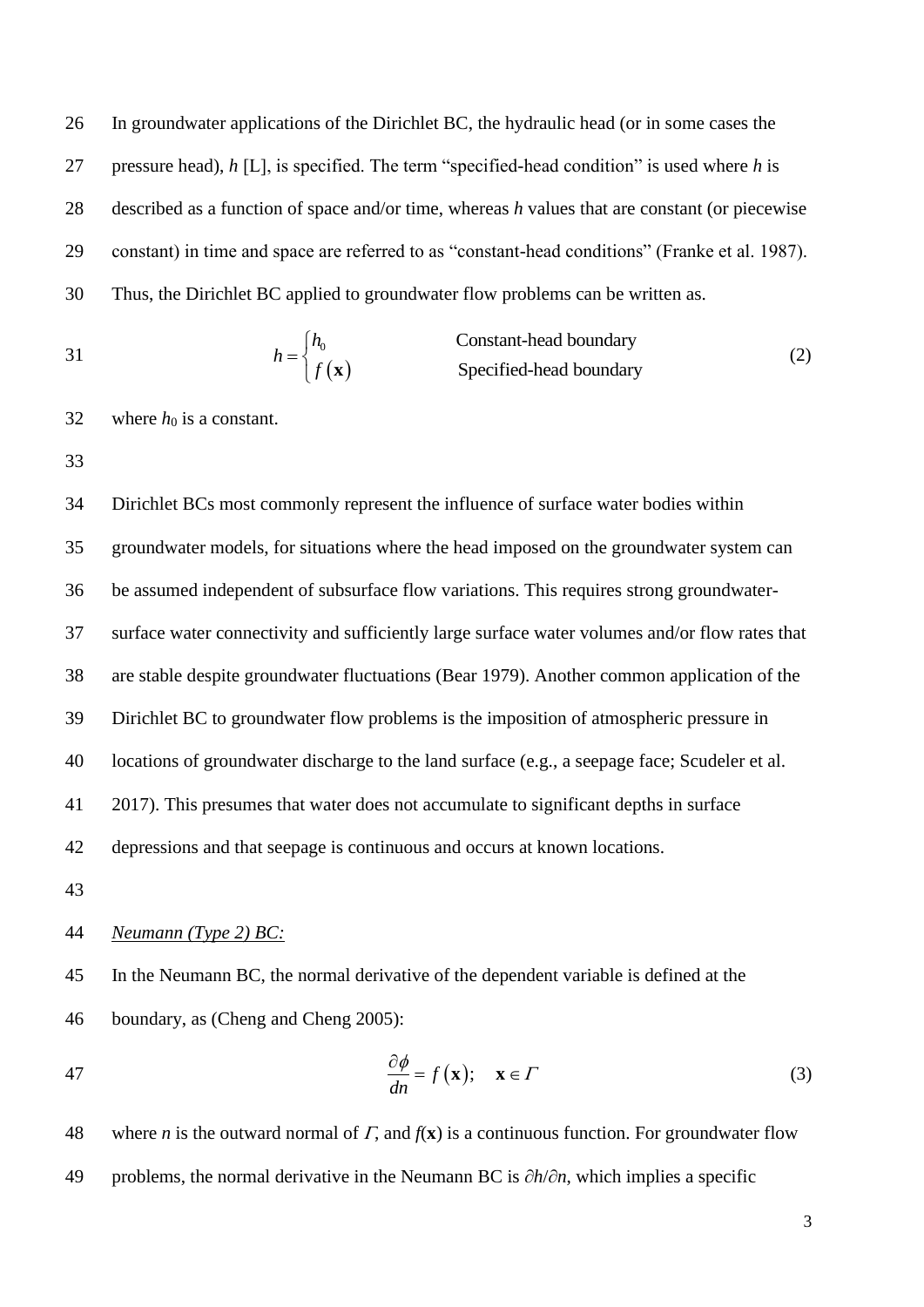discharge (or Darcy velocity, *q* [L/T]) of water into or out of the boundary on the basis of Darcy's Law (Franke et al. 1987). Following the terminology used to define different types of Dirichlet BC, a "specified-flux condition" refers to boundary fluxes that vary in space and/or time, while a "constant-flux condition" refers to boundary fluxes that are constant (or piecewise constant) in time and space (i.e., ∂*h*/∂*n* = constant). Setting *q* = 0 along a groundwater model boundary is a special case, referred to as a "no-flow condition". It is 56 noteworthy that the modeller often sets the volumetric flux normal to the boundary  $(Q [L^3/T])$  in practical applications of specified- and constant-flux conditions. For confined aquifers, setting *Q* as constant implies that ∂*h*/∂*n* is constant. However, in situations where the boundary conductance varies (e.g., in models of unconfined aquifers), the ratio between *Q*  and ∂*h*/∂*n* is not constant, and rather, *h*∂*h*/∂*n* is constant. Thus, setting *Q* to a constant value may not lead to a Neumann BC.

 The assignment of no-flow conditions in groundwater models to represent low-permeability strata, geological discontinuities and hydraulic divides is commonplace. Estimates of base flow to rivers and lakes, submarine groundwater discharge to the sea, and recharge through the land surface are routinely used in setting specified- and constant-flux conditions. In practice however, it is less common to know accurately the fluxes into/out of a groundwater system compared to the knowledge of heads, which can be ascertained directly from monitoring wells, and in some cases, surface water levels and topography (e.g., Knowling and Werner 2016).

*Robin (Type 3) BC:*

 The Robin BC is a linear combination of the Dirichlet and Neumann BCs, as (Gustafson 1999):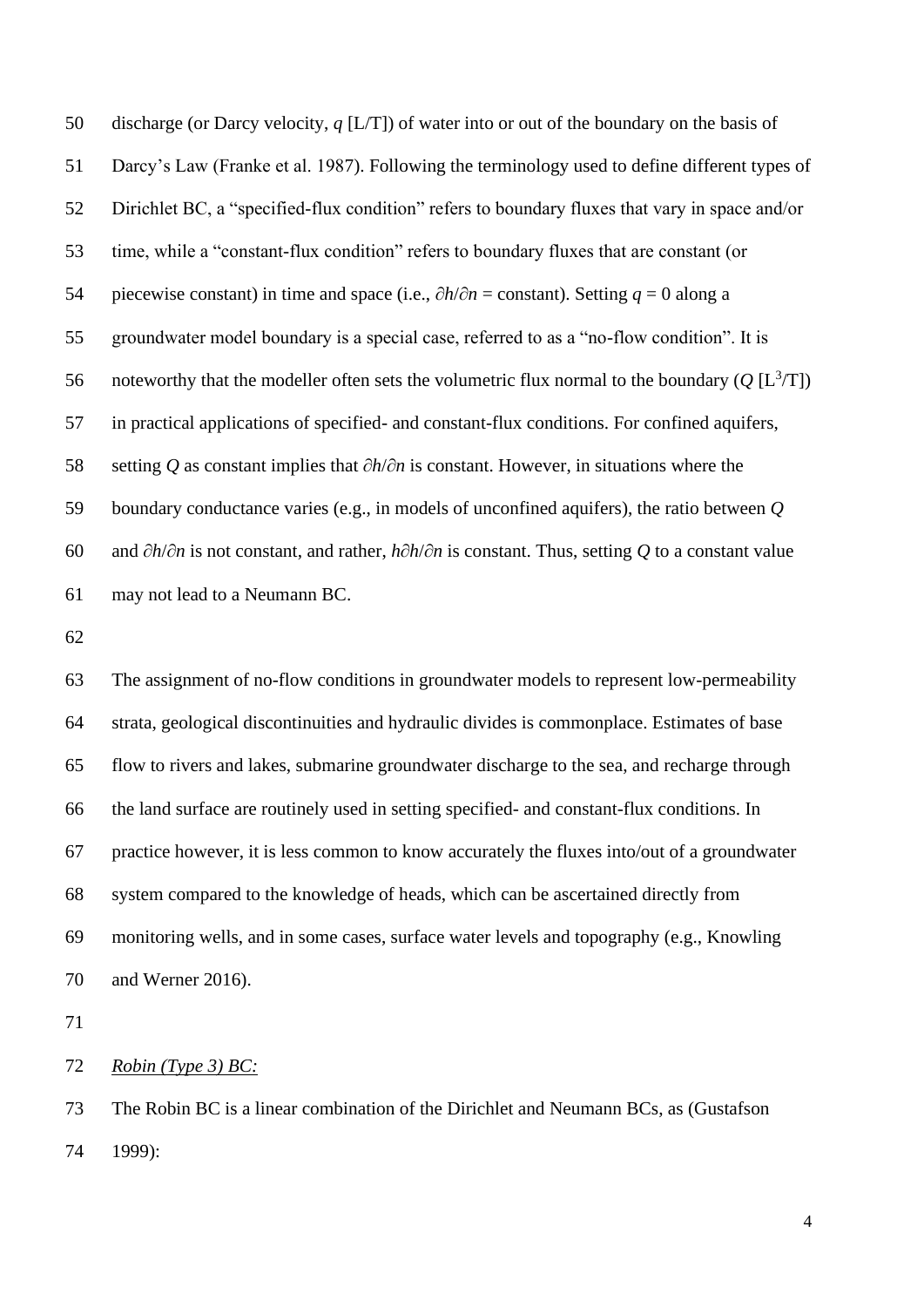75 
$$
\frac{\partial \phi}{\partial n} + a\phi = f(\mathbf{x}); \quad \mathbf{x} \in \Gamma
$$
 (4)

76 where *a* [L<sup>-1</sup>] is a non-zero coefficient, which might be constant or variable. Replacing  $\phi$  with 77 *h*, applying Darcy's Law, and setting *a* to -1/*L* and *f*(**x**) to -*h*ref/*L*, the follow formula is 78 obtained that is readily applicable to flow across a model boundary:

$$
Q = -\frac{KA}{L}(h - h_{\text{ref}})
$$
\n(5)

 where *K* [L/T] is aquifer hydraulic conductivity, *A* is the cross-sectional area of the boundary through which groundwater flows, *h*ref is a reference head representing an externality to the 82 model domain, and *L* is the length over which the head drop  $h - h_{ref}$  occurs. The common name in hydrogeological literature for BCs of the form given in equation (5) is "head- dependent flux condition" (e.g., Harbaugh 2005). This description refers to the reliance of *Q* on *h* at the boundary. It is commonplace to refer to *KA*/*L* as the "boundary conductance", *C* 86 [ $L^2/T$ ]. Both *C* and *h*<sub>ref</sub> may vary in space and time.

87

 The Robin BC can be applied in groundwater modelling to represent the truncation of aquifers, whereby regions of aquifer that fall outside of the model domain are approximated by *C* and *h*ref. Additionally, flow to/from a river (in situations where the groundwater level is higher that the river bed) is often represented using equation (5), with impedance to flow caused by the river bed included in the parameterization of *C* (e.g., Werner and Laattoe 93 2016).

94

 As mentioned above, setting *Q* to a constant value for an unconfined aquifer situation implies that *h*∂*h*/∂*n* is constant. This can be written as ∂*h*/∂*n* – *a*/*h* = 0, and therefore, ∂*h*/∂*n* and *h* are inversely related. Strictly speaking, this falls outside of BC forms that are defined in the current article.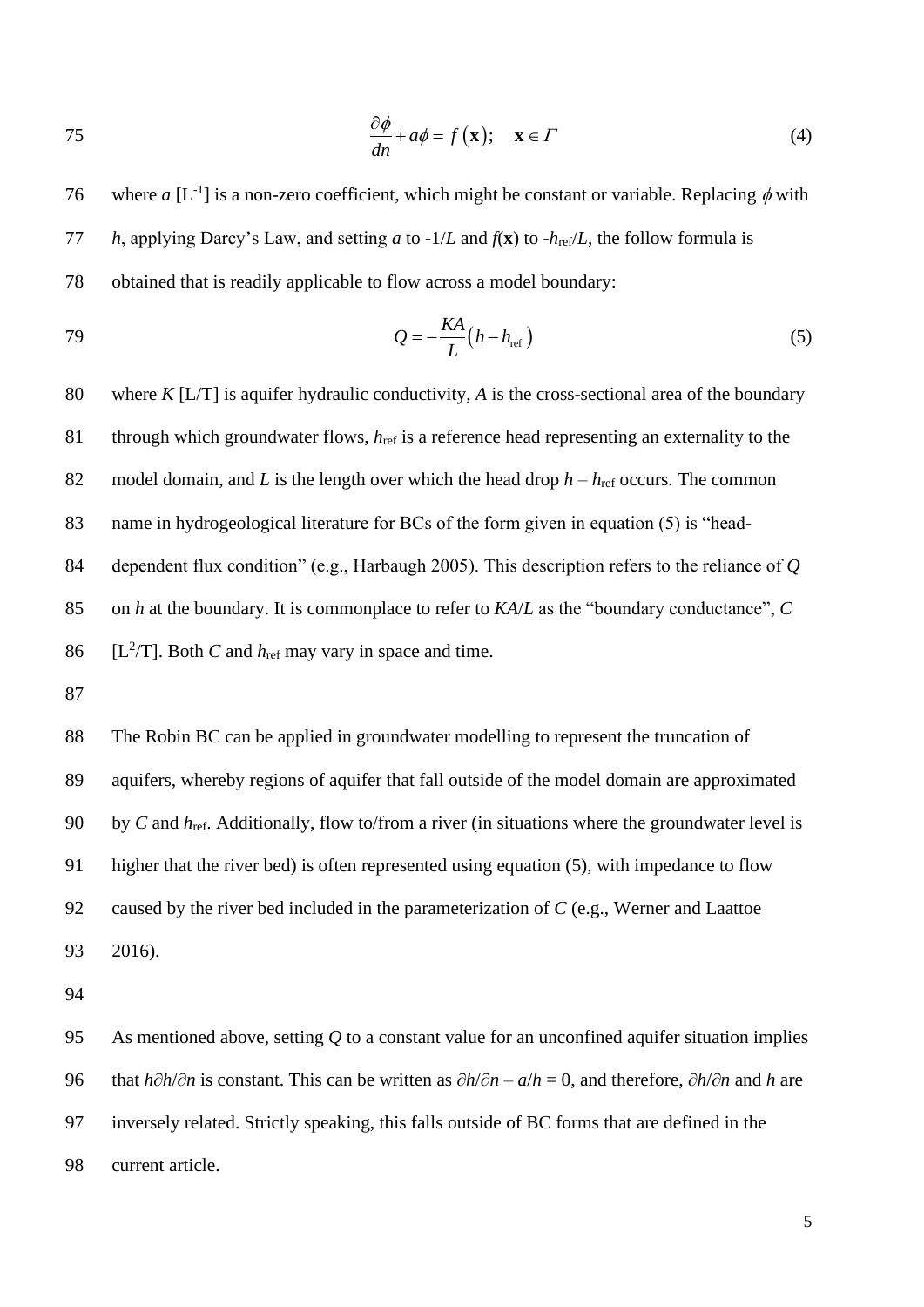#### 100 *Cauchy BC:*

101 In the Cauchy BC, both the dependant variable and its normal derivative must be specified 102 along the boundary. This corresponds to the imposition of both Dirichlet and Neumann BCs 103 (Arfken and Weber 2005; Liu 2018). The Cauchy BC can be expressed as:

104 
$$
\begin{cases} \phi = f(\mathbf{x}); \\ \frac{\partial \phi}{dn} = g(\mathbf{x}); \end{cases} \mathbf{x} \in \Gamma
$$
 (6)

105 where,  $g(\mathbf{x})$  is a continuous function.

106

107 Application of equation (6) to groundwater models implies knowledge of both *q* (via Darcy's

108 Law) and *h* at the boundary. Practical groundwater problems for which both *q* and *h* are

109 known are rare, to the degree that we were unable to find examples where equation (6) has

110 been applied to a real-world groundwater modelling case.

111

#### 112 *Mixed BC:*

113 The Mixed BC refers to the case in which the boundary consists of non-overlapping

114 segments, each having different BC types (Griffiths et al. 2015). For example, if the boundary

115 (*Γ*) consists of two disjoint parts:  $\Gamma_D$  with a Dirichlet BC and  $\Gamma_N$  with a Neumann BC, this is

116 considered as a Mixed BC, given by (Cheng and Cheng 2005; Liu 2018):

117  
\n
$$
\begin{cases}\n\phi = f(\mathbf{x}); & \mathbf{x} \in \Gamma_{\text{D}} \\
\frac{\partial \phi}{\partial n} = g(\mathbf{x}); & \mathbf{x} \in \Gamma_{\text{N}}\n\end{cases}
$$
\nwhere  $\Gamma_{\text{D}} \cup \Gamma_{\text{N}} = \Gamma$  (7)

118

119 The vast majority of groundwater models applied to practical situations comprise multiple 120 BC types, because various combinations of recharge, pumping, surface water controls,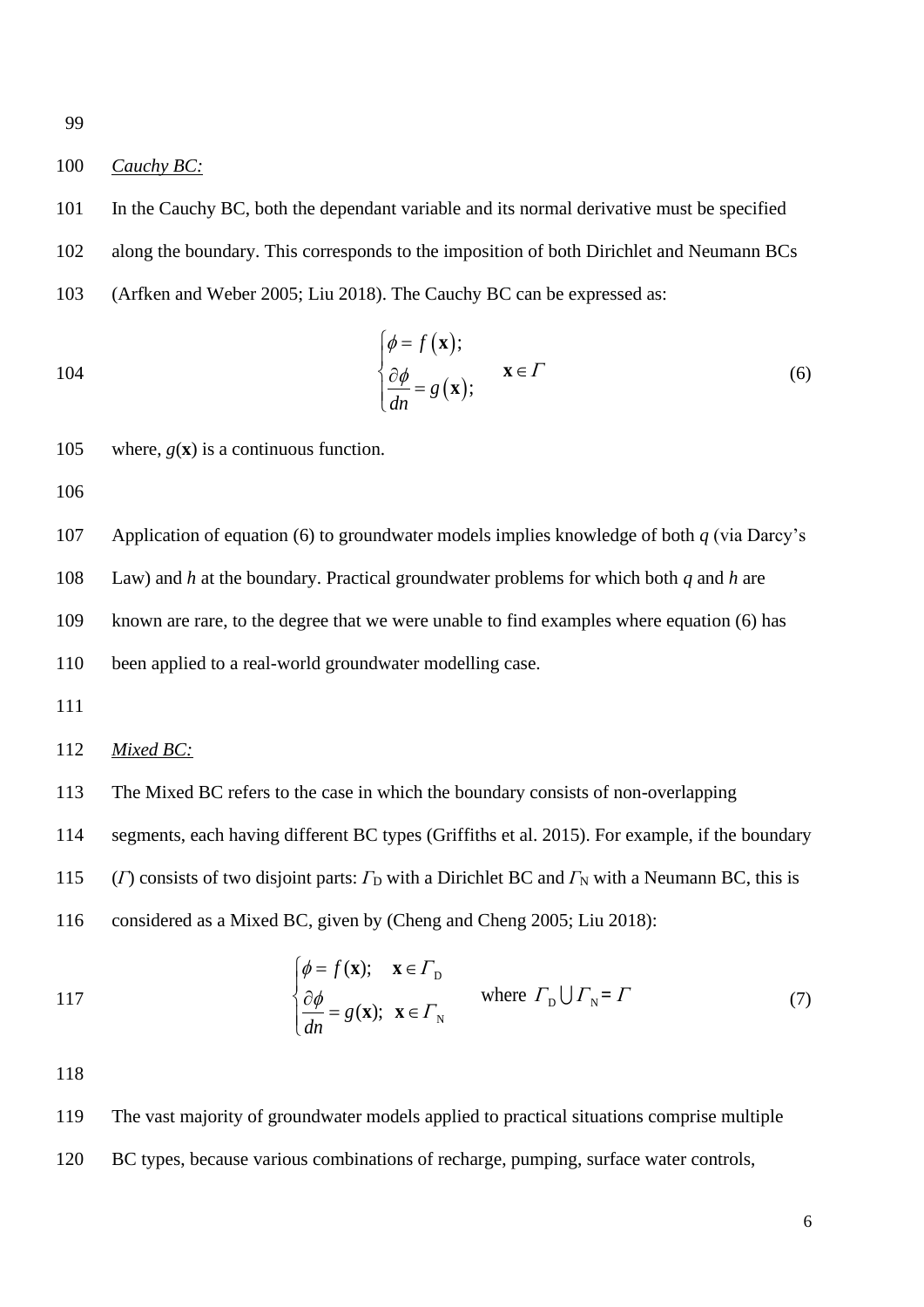geological boundaries, groundwater divides (i.e., lines connecting high points in a potentiometric surface thereby acting as a no-flow boundary from which water flows in opposite directions), streamlines (i.e., advective pathways of water particles) and evapotranspiration (e.g., in 2D vertical cross-section models) are used to define external stresses acting on model domain. Therefore, using the standard definition given above, it could be said that almost all practical groundwater models have Mixed BCs, which thus does not differentiate in a meaningful way one groundwater model from another.

### **Inconsistencies in BC definitions**

 Mathematical literature is consistent in describing equation (4) as the Robin BC, which is also referred to as a Type 3 (or "third-type") BC (e.g., Gustafson and Abe 1998). Equation (5), obtained by substitution of groundwater parameters into equation (4), defines a relationship where *Q* is dependent on *h*, and therefore the term "head-dependent flux" is a logical description of the Robin BC in groundwater applications. A review of prominent groundwater references finds, however, significant inconsistencies in the description of BCs 137 that adopt equation (4), or that refer to "Robin BC", "type 3" (or "third type") or "head-dependent flux" conditions, as summarized in Table 1.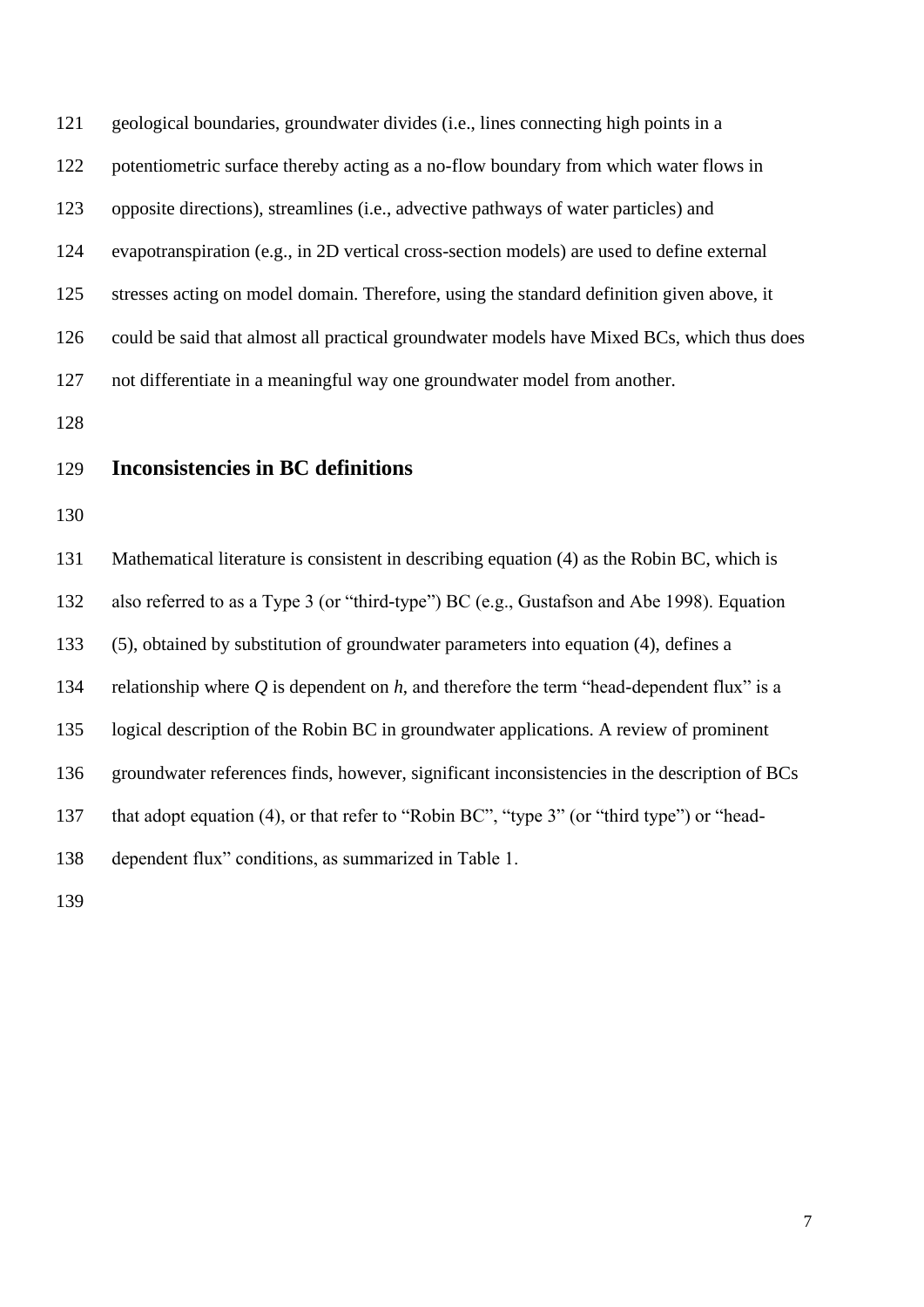| Reference                       | <b>Referenced description of Robin BC</b>                    |
|---------------------------------|--------------------------------------------------------------|
| Bear (1972), p252               | "third, or Cauchy boundary value problem"                    |
| Bear (1979), p98, 220           | "mixed boundary condition (boundary condition of third type; |
|                                 | Cauchy boundary condition)"                                  |
| Bear and Verruijt (1987), p72,  | "mixed boundary condition, boundary condition of the third   |
| 152                             | kind, or a Cauchy condition"                                 |
| Franke et al. (1987), p6        | "head-dependent flux, Type 3 (mixed boundary condition),     |
|                                 | Cauchy"                                                      |
| Guo and Langevin (2002),        | "Cauchy (head-dependent flux or mixed boundary condition;    |
| p15, 16, 17                     | Type III)"                                                   |
| COMSOL (2005), p16, 18, 19,     | "Mixed, Cauchy condition"                                    |
| 24, 89, 90, 105                 |                                                              |
| Holzbecher (2007), p62, 81      | "3rd type, Cauchy - or Robin boundary condition"             |
| Bear and Cheng (2010), p189,    | "boundary condition of the third type, or a Robin boundary   |
| 198, 313, 439                   | condition"                                                   |
| Barnett et al. (2012), p54, 169 | "Type 3, Cauchy or specified head and gradient boundary      |
|                                 | condition; Type 3 (Cauchy, or mixed)"                        |
| Diersch (2014), p196            | "Cauchy-Type (3rd Kind) BC"                                  |
| Anderson et al. (2015), p77     | "Type 3. Head-dependent boundary (Cauchy condition)"         |
| Thangarajan and Singh (2016),   | "Mixed type boundary condition or Cauchy-type boundary       |
| p239                            | condition or head dependent flow boundary; Robin type        |
|                                 | boundary condition"                                          |
| De Smedt and Zijl (2017), p21   | "third-type boundary condition (Robin boundary condition)"   |
| DHI (2017)                      | "Cauchy-type BCs; Fluid-transfer BCs; 'general head'         |
|                                 | boundaries"                                                  |
| <b>USGS</b> (2018)              | "Head-Dependent Flux (Robin or mixed boundary condition)"    |

140 **Table 1.** Terminology used in describing BCs in the form of equation (4) (i.e., Robin BC).

| 142 | Inconsistencies in the description of the Robin BC include prominent references widely used |
|-----|---------------------------------------------------------------------------------------------|
| 143 | by the groundwater community. For example, Bear (1972; 1979) and Bear and Verruijt          |
| 144 | (1987) refer to Robin BCs as "Cauchy" and "Mixed" BCs, although Bear and Cheng (2010)       |
| 145 | correctly define BCs in the form of equation (4) as the Robin BC. Bear (1972; 1979), Bear   |
| 146 | and Verruijt (1987) and Bear and Cheng (2010) consistently refer to the same form of BC     |
| 147 | equation as "third" type. The Australian Groundwater Modelling Guideline (Barnett 2012)     |
| 148 | refers to "head-dependent BC" as "Type 3", but labels these as "Cauchy", rather than        |
| 149 | "Robin" BCs. User manuals for widely used groundwater models (e.g., Guo and Langevin        |
| 150 | 2002; COMSOL 2005; DHI 2017) refer to the Robin BC as "Cauchy" (and sometimes               |
| 151 | "Mixed", whereas USGS (2018) correctly identify the Robin BC, although they consider it     |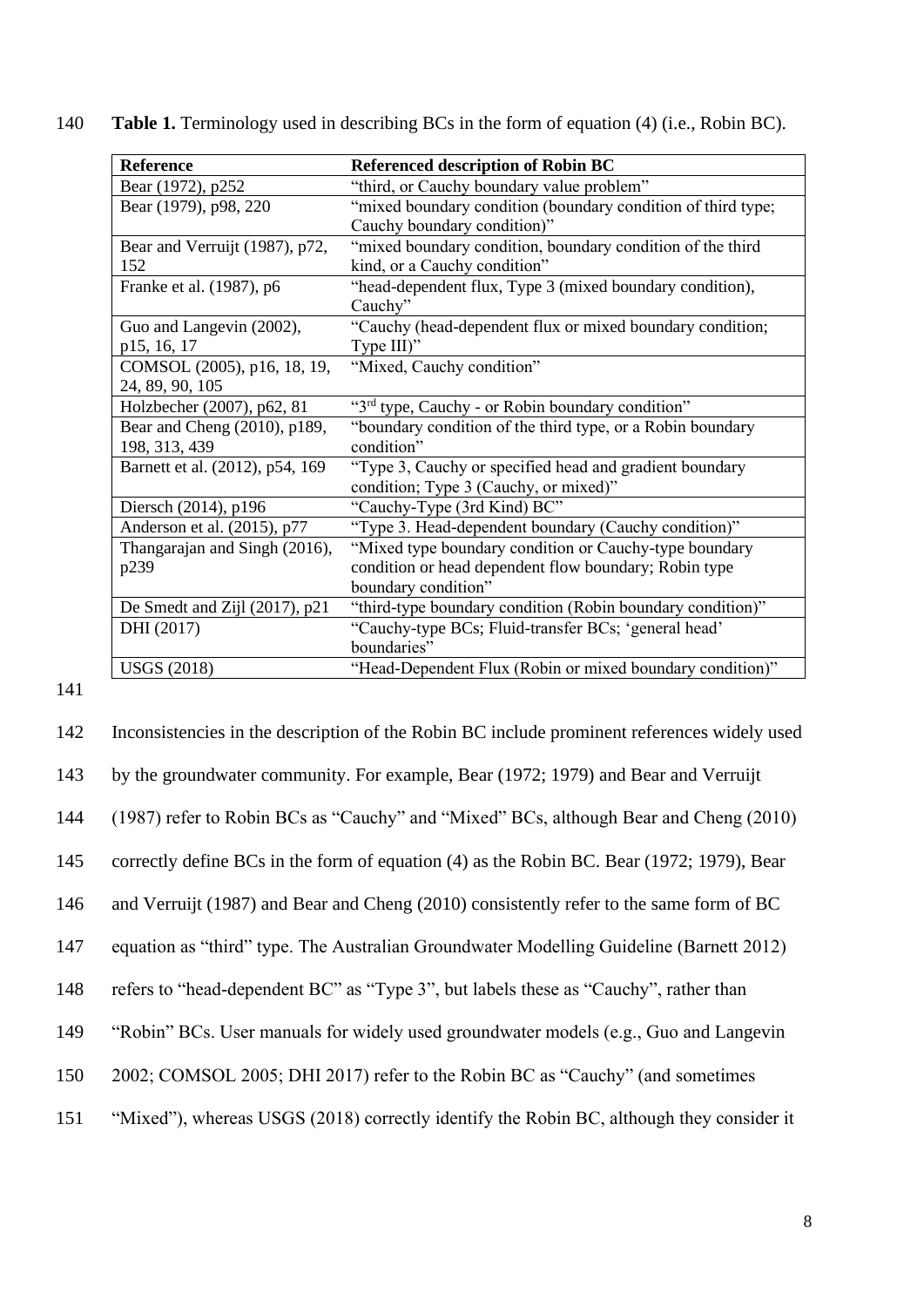152 also to be a "Mixed" BC. Of the references in Table 1, only Bear and Cheng (2010) and de 153 Smedt and Zijl (2017) correctly describe the Robin BC.

154

 Given MODFLOW's widespread use, packages commonly applied to represent BCs should be correctly labelled according to the previous BC definitions. In attempting to do this, we find that there are BCs that switch between different BC types, usually Neumann and Robin BCs. This is demonstrated in Table 2, which outlines the mathematical constructs of several popular packages.

160

161 **Table 2.** MODFLOW packages defined according to standard BC types.

| Application                            | Mathematical representation (Harbaugh 2005)                                                                                                                                                                                     | Type of BC |  |
|----------------------------------------|---------------------------------------------------------------------------------------------------------------------------------------------------------------------------------------------------------------------------------|------------|--|
| GHB package (general-                  | $q = C(h_{ref} - h)$                                                                                                                                                                                                            | Robin      |  |
| head boundary)                         | $h_{\text{ref}}$ : external source head                                                                                                                                                                                         |            |  |
| RIV package (river)                    |                                                                                                                                                                                                                                 | Robin      |  |
|                                        | $q = \begin{cases} C(h_{\text{ref}} - h) & h > h_{\text{bot}} \\ C(h_{\text{ref}} - h_{\text{bot}}) & h \leq h_{\text{bot}} \end{cases}$                                                                                        | Neumann    |  |
|                                        | $h_{\text{ref}}$ : river water level (stage)                                                                                                                                                                                    |            |  |
|                                        | $h_{\text{bot}}$ : river bottom bed elevation                                                                                                                                                                                   |            |  |
| DRN package (drain)                    |                                                                                                                                                                                                                                 | Robin      |  |
|                                        | $q = \begin{cases} C(h - h_{\text{ref}}) & h > h_{\text{ref}} \\ 0 & h \leq h_{\text{ref}} \end{cases}$                                                                                                                         | Neumann    |  |
| $h_{\text{ref}}$ : drain bed elevation |                                                                                                                                                                                                                                 |            |  |
|                                        | $h > h_{\text{sur}}$                                                                                                                                                                                                            | Neumann    |  |
| EVT package<br>(evapotranspiration)    | $q = \begin{cases} q_{\text{max}} & \dots & \text{if } l_{\text{sur}} \\ q_{\text{max}} & h_{\text{cur}} \end{cases}$ $(h_{\text{sur}} - h_{\text{ext}}) \le h \le h_{\text{sur}}$<br>0 $h < (h_{\text{sur}} - h_{\text{ext}})$ | Robin      |  |
|                                        |                                                                                                                                                                                                                                 | Neumann    |  |
|                                        | $q_{\text{max}}$ : maximum possible value of q<br>$h_{\text{sur}}$ : surface elevation                                                                                                                                          |            |  |
|                                        | $h_{\text{ext}}$ : extinction depth                                                                                                                                                                                             |            |  |

162

 The switching of BC types relying on the dependent variable (*h*) has not been labelled in previous mathematical literature, although BCs of this type are sometimes referred to as "Mixed BCs" (see Table 1). Therefore, we recommend the term "switching condition", followed by an explanation of the BC types that switch within this condition (in the case of Table 2, the Robin and Neumann BC types). Another example of a switching BC (using the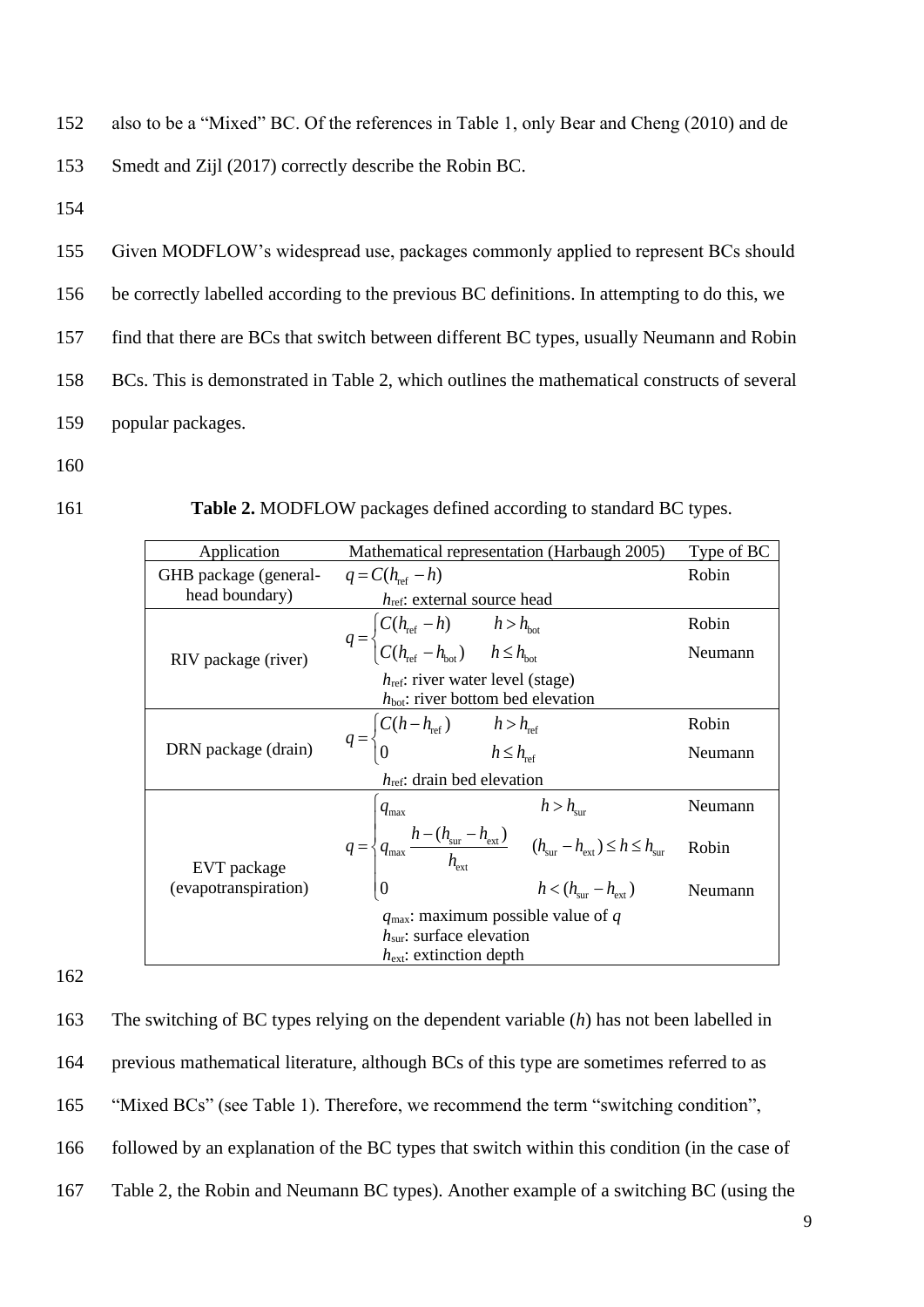| 168 | definition herein) is described by Shoushtari et al. (2015), whereby the seepage face exit    |
|-----|-----------------------------------------------------------------------------------------------|
| 169 | point shifts along the beach slope under tidal forcing, causing switching between Dirichlet   |
| 170 | and Neumann BC types.                                                                         |
| 171 |                                                                                               |
| 172 | It is clear from our review of the groundwater literature that correction and revision to the |
| 173 | descriptions of groundwater flow BCs are needed, even though errors in mathematical           |
| 174 | definitions of BCs were not encountered per se. Most groundwater references appear to         |
| 175 | misname the Robin BC as "Cauchy" and/or "Mixed". In Barnett et al. (2012), the Cauchy BC      |
| 176 | is correctly defined for solute transport, but then "Cauchy" is adopted for head-dependent    |
| 177 | flow BCs, for which Robin BC is the correct description. While we have not considered the     |
| 178 | nomenclature of solute transport BCs in groundwater literature, a review of these is likely   |
| 179 | warranted given the issues with groundwater flow BC descriptions.                             |
| 180 |                                                                                               |
| 181 | <b>Acknowledgements</b>                                                                       |
| 182 |                                                                                               |
| 183 | The authors appreciate the suggestions of Eve Kuniansky and one anonymous reviewer that       |
| 184 | led to improvements of the manuscript. Adrian Werner is the recipient of an Australian        |
| 185 | Research Council Future Fellowship (project number FT150100403). Amir Jazayeri is             |
| 186 | funded by the Australian Research Council (project numbers FT150100403 and                    |
| 187 | LP140100317).                                                                                 |
| 188 |                                                                                               |
| 189 | <b>References</b>                                                                             |
| 190 |                                                                                               |
| 191 | Anderson, M.P., W.W. Woessner, and R.J. Hunt. 2015. Applied Groundwater Modeling:             |
| 192 | Simulation of Flow and Advective Transport. Amsterdam: Elsevier Academic Press.               |
|     |                                                                                               |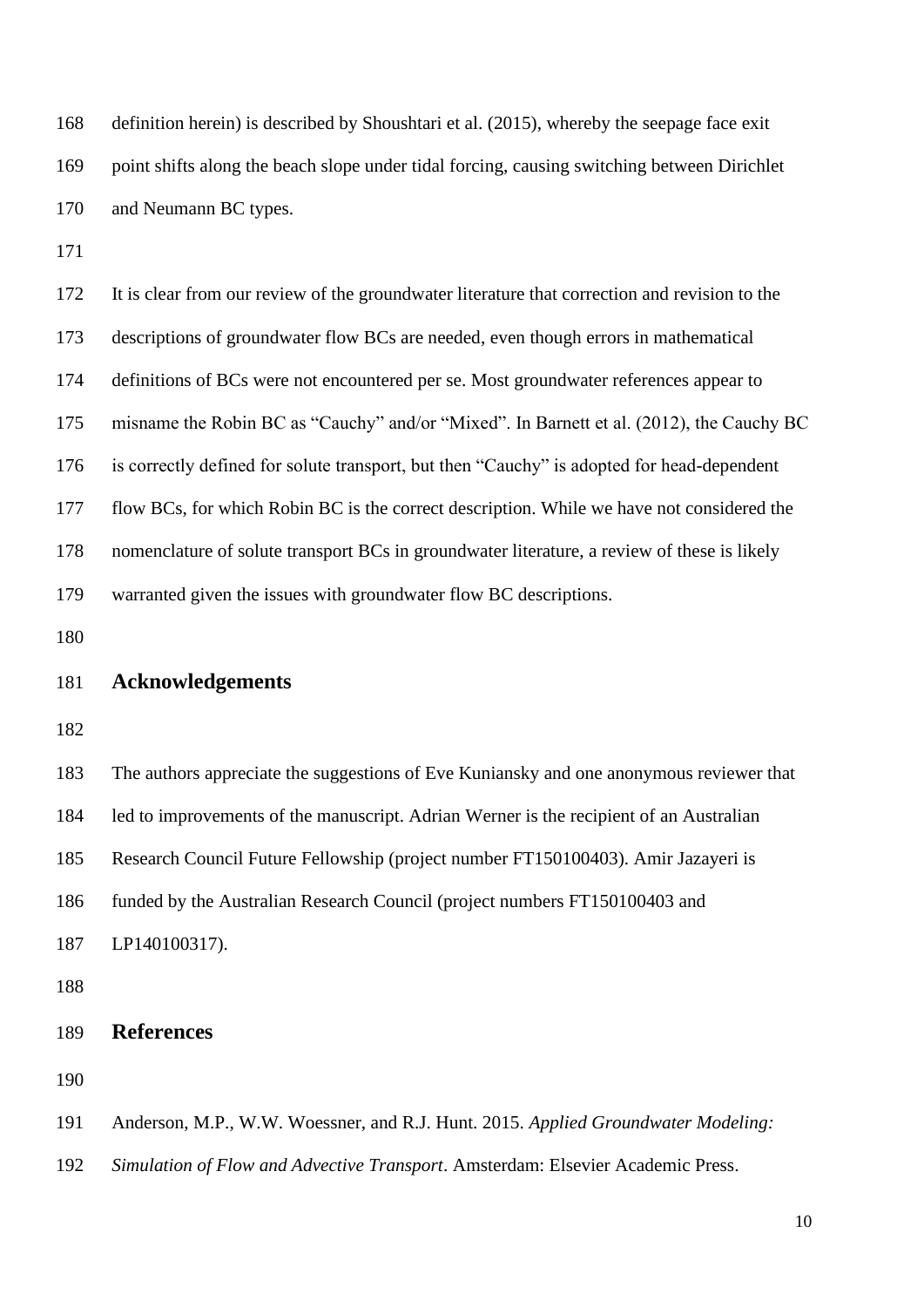- Arfken, G.B., and H.J. Weber. 2005. *Mathematical Methods for Physicists*. Amsterdam: Elsevier Academic Press.
- 
- Barnett, B., L. Townley, V. Post, R.E. Evans, R.J. Hunt, L. Peeters, S. Richardson, A.D.
- Werner, A. Knapton, and A. Boronkay. 2012. *Australian groundwater modelling guidelines*.
- Sinclair Knight Merz and National Centre for Groundwater Research and Training.
- Waterlines Report Series No. 82. Canberra: National Water commission.
- 
- Bear, J. 1972. *Dynamics of Fluids in Porous Media*. New York: American Elsevier
- Publishing Company Inc.
- 
- Bear, J. 1979. *Hydraulics of Groundwater*. New York: McGraw-Hill.
- 
- Bear, J., and A. Verruijt. 1987. *Modeling Groundwater Flow and Pollution: With Computer*
- *Programs for Sample Cases*. Dordrecht: D. Reidel Publishing Co.
- 
- Bear, J., and A.H.-D. Cheng. 2010. *Modeling Groundwater Flow and Contaminant*
- *Transport*. Dordrecht: Springer.
- 
- Cheng, A.H.-D., and D.T. Cheng. 2005. Heritage and early history of the boundary element
- method. *Engineering Analysis with Boundary Elements* 29: 268–302. DOI:
- 10.1016/j.enganabound.2004.12.001.
- 
- COMSOL. 2005. *Earth Science Module User's Guide: Version 3.2*. Stockholm: COMSOL
- AB.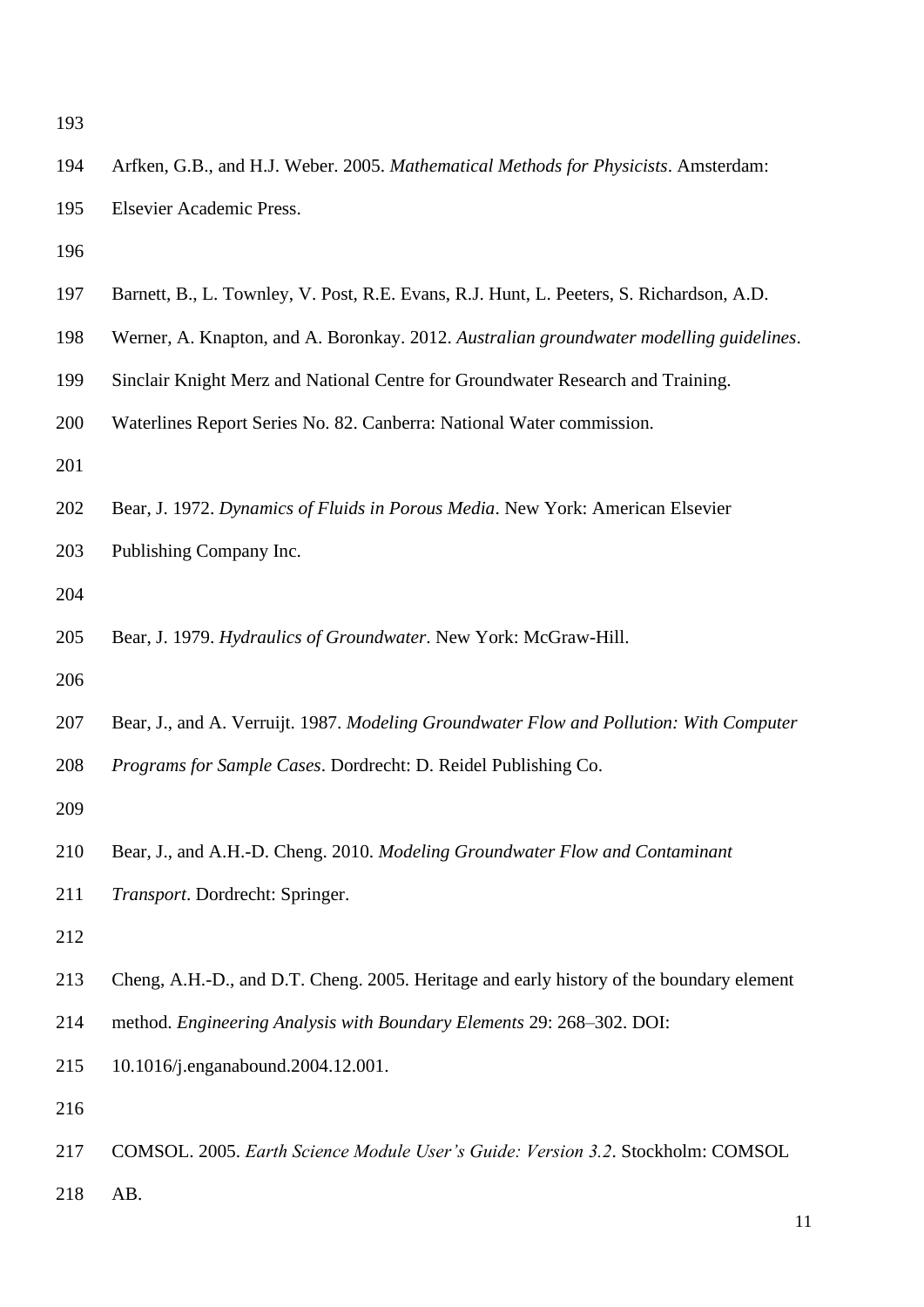- De Smedt, F., and W. Zijl. 2017. *Two- and Three-Dimensional Flow of Groundwater*. Boca Raton: CRC Press.
- 
- Diersch, H.-J.G. 2014. *FEFLOW: Finite Element Modeling of Flow, Mass and Heat*
- *Transport in Porous and Fractured Media*. Berlin: Springer.
- 
- Franke, O.L., T.E. Reilly, and G.D. Bennett. 1987. *Definition of Boundary and Initial*
- *Conditions in the Analysis of Saturated Ground-Water Flow Systems: An Introduction.*
- Techniques of Water-Resources Investigations of the U.S. Geological Survey. Book 3, Chap.
- B5. Washington: USGS.
- 
- DHI. 2017. FEFLOW 7.1 Documentation.
- 232 http://www.feflow.info/html/help71/feflow/mainpage.htm#t=09 Parameters%2FBoundary C
- onditions%2Fboundaryconditions.html%3Frhhlterm%3Dcauchy%26rhsyns%3D%2520
- (accessed February 22, 2019).
- 
- Griffiths, D.F., J.W. Dold, and D.J. Silvester. 2015. *Essential Partial Differential Equations:*
- *Analytical and Computational Aspects*. Cham: Springer.
- 
- Guo, W., and C.D. Langevin. 2002. *User's Guide to SEAWAT: A Computer Program For*
- *Simulation of Three-Dimensional Variable-Density Ground-Water Flow.* Techniques of
- Water-Resources Investigations of the U.S. Geological Survey. Book 6, Chap. A7.
- Tallahassee: USGS.
-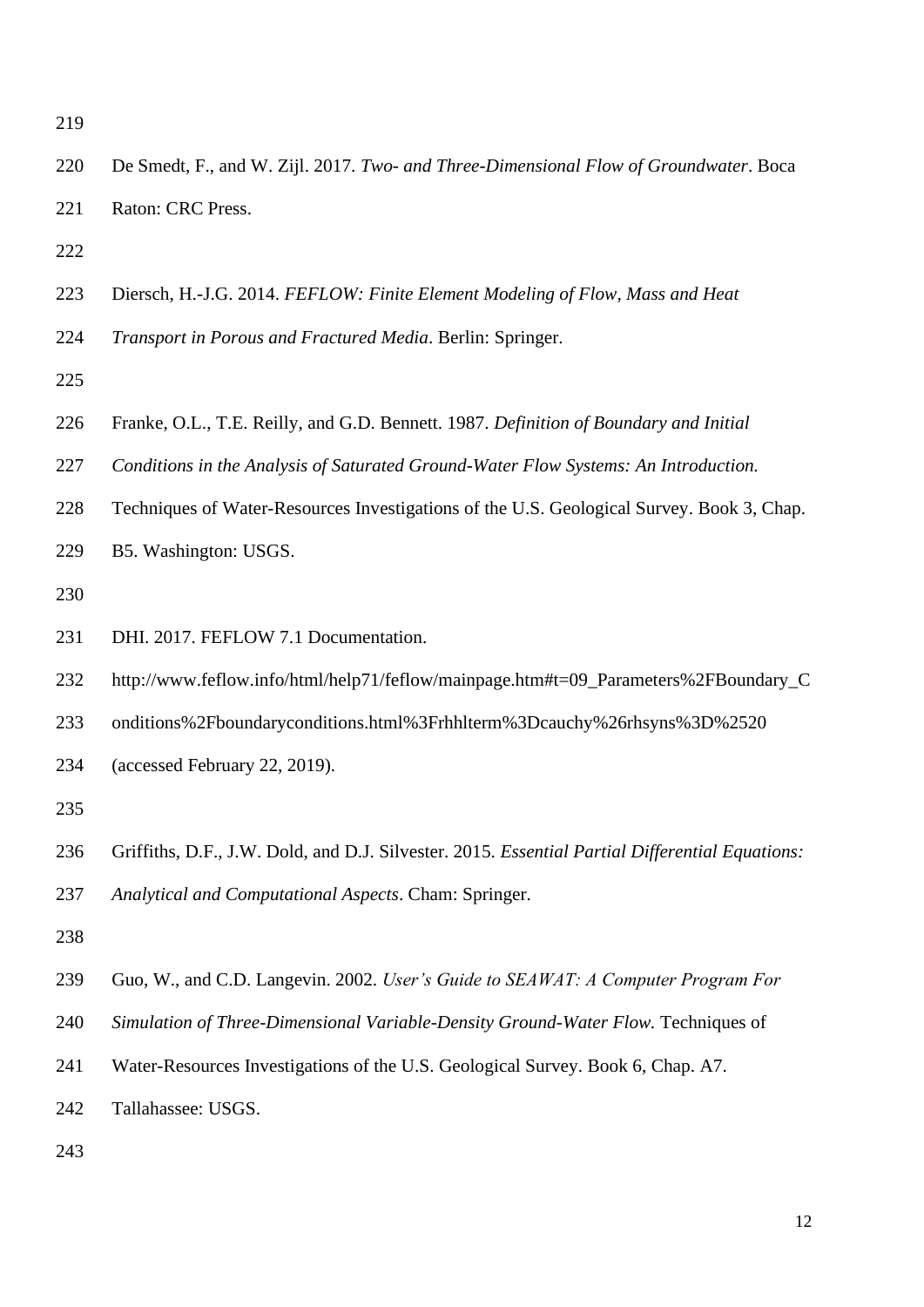Gustafson, K.E. 1999. *Introduction to Partial Differential Equations and Hilbert Space Methods*. New York: Dover Publications, Inc.

- Gustafson, K., and T. Abe. 1998. The third boundary condition–was it Robin's? *The*
- *Mathematical Intelligencer* 20: 63–71. DOI: 10.1007/BF03024402.
- 
- Harbaugh, A.W. 2005. *MODFLOW-2005, The U.S. Geological Survey Modular Ground-*
- *Water Model—the Ground-Water Flow Process*. U.S. Geological Survey Techniques and
- Methods*.* Book 6, Chap. A16*.* Reston: USGS.
- 
- Holzbecher, E. 2007. *Environmental Modeling Using MATLAB.* Berlin: Springer.
- 
- Knowling, M.J., and A.D. Werner. 2016. Estimability of recharge through groundwater
- model calibration: insights from a field-scale steady-state example. *Journal of Hydrology*
- 540: 973–987. DOI: 10.1016/j.jhydrol.2016.07.003.
- 
- Liu, Z.L. 2018. *Multiphysics in Porous Materials.* Cham: Springer. DOI: 10.1007/978-3-319- 93028-2.
- 
- Shoushtari S.M.H., P. Nielsen, N. Cartwright, and P. Perrochet. 2015. Periodic seepage face formation and water pressure distribution along a vertical boundary of an aquifer. *Journal of Hydrology* 523: 24–33. DOI: 10.1016/j.jhydrol.2015.01.027.
- 
- Scudeler, C., C. Paniconi, D. Pasetto, and M. Putti. 2017. Examination of the seepage face
- boundary condition in subsurface and coupled surface/subsurface hydrological models, *Water*
- *Resources Research* 53, no. 3: 1799–1819. DOI: 10.1002/2016WR019277.